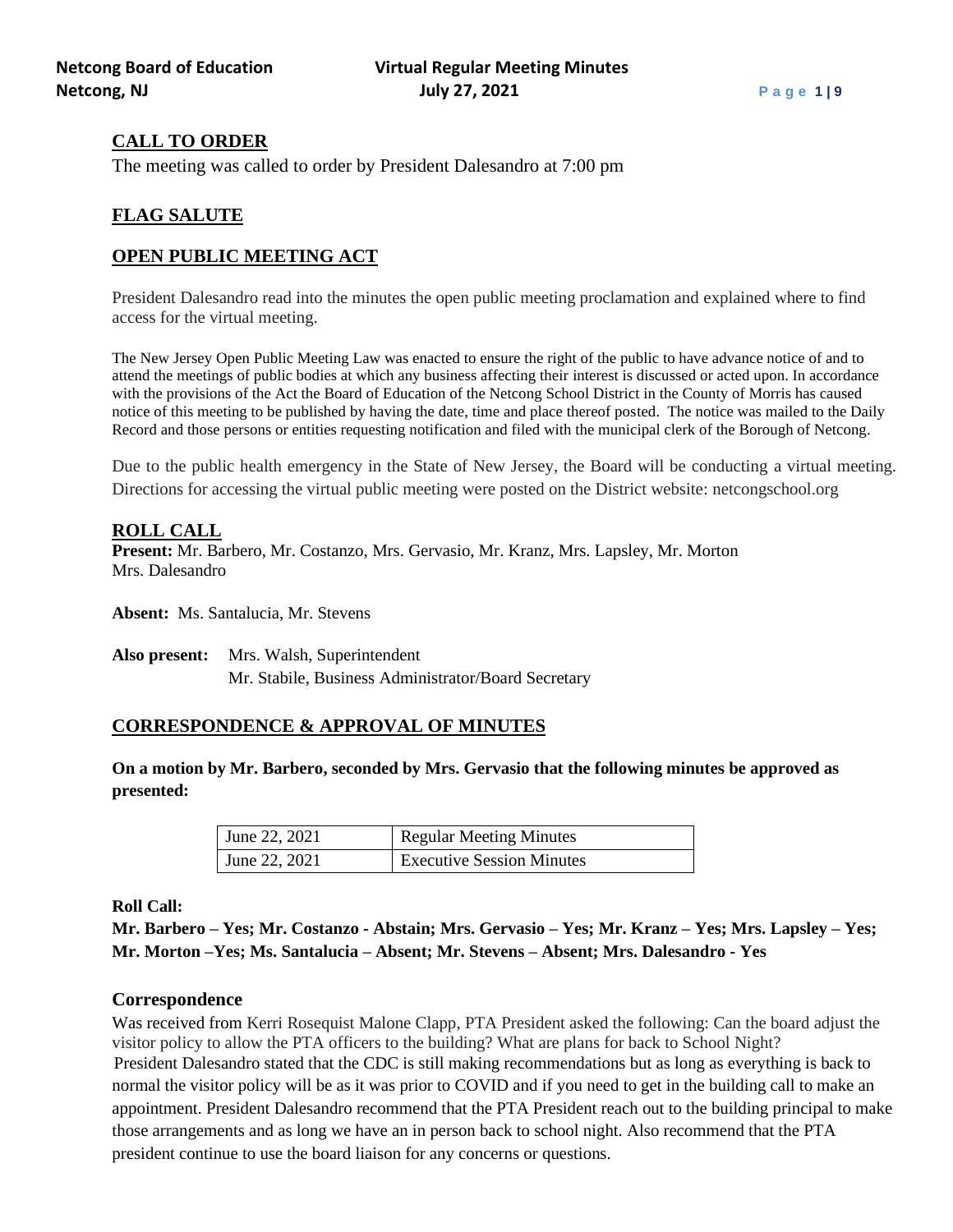# **PRESIDENT'S COMMENTS**

Good evening and welcome!

I would like to introduce Mrs. Charlene Peterson from New Jersey School Boards Association who will explain the process of the Board Self Evaluation Goals.

President Dalesandro then turned the meeting over to Mrs. Peterson.

Charlene Peterson from New Jersey School Boards Association gave an overview of the Board's Self Evaluation Goals. The following areas were discussed:

- Planning
- Policy
- Student Achievement
- Finance
- Board Operations
- Board Performances
- Board / Superintendent Relationships
- Board / Staff Relationships
- Board and Community

Discussed the challenges the district is facing. Reviewed the District's and Board's goals

# **SUPERINTENDENT'S COMMENTS**

Fire Drill was conducted on July 15, 2021 at 9:55 am with a duration of 10 minutes Security Drill was held on July 21, 2021 at 10:19 am with a duration of 5 minutes July Birthdays 2019-2020 HIB Score 74 out of 78 School Safety Data System submission annually and approved once a year Continue to prepare for the opening of the school year.

# **SCHOOL BUSINESS ADMINISTRATOR / BOARD SECRETARY COMMENTS**

Gave update on capital projects Items on tonight's agenda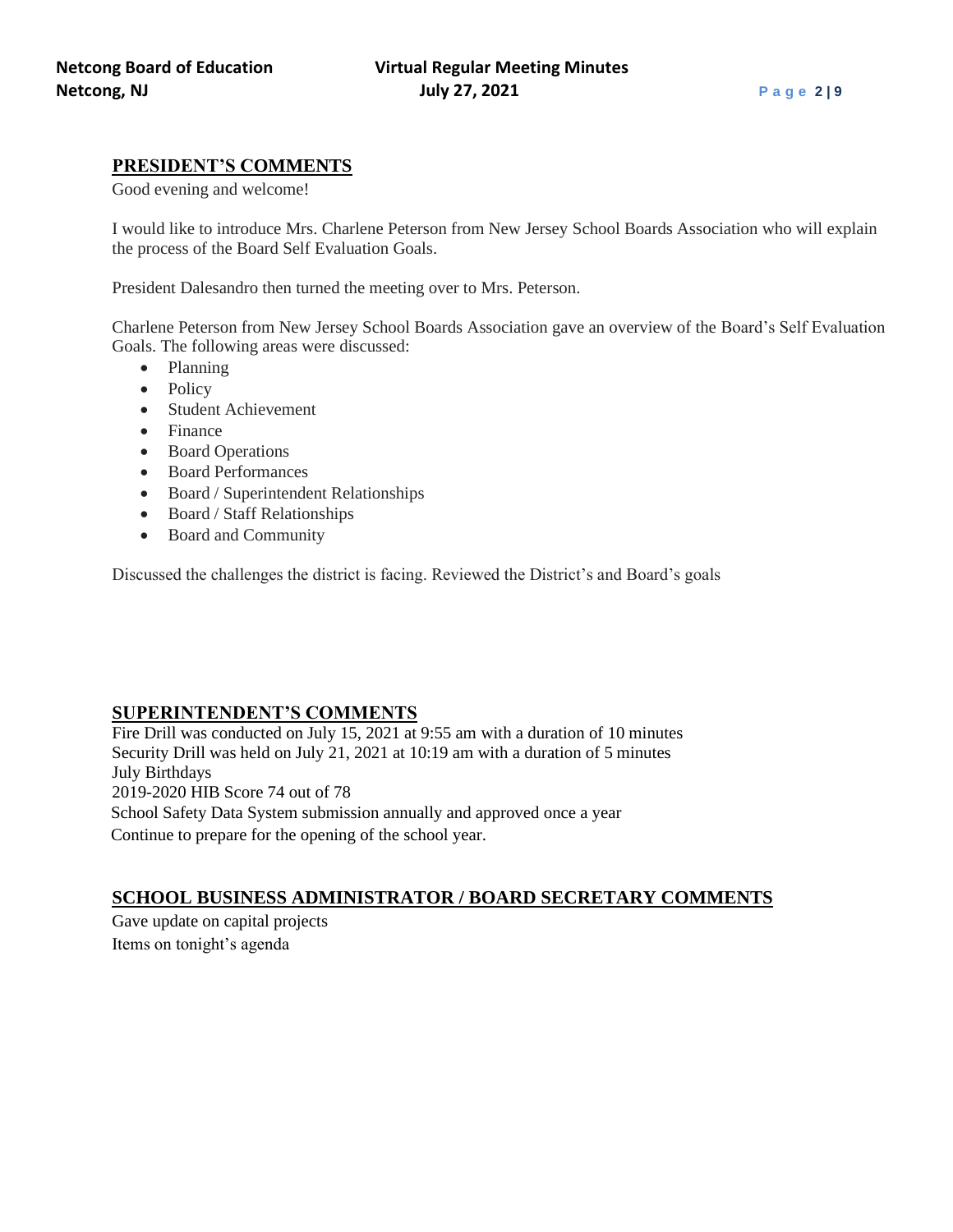# **On a motion by Mrs. Gervasio, seconded by Mrs. Lapsley to open the hearing of citizens on agenda items only. Approved by voice vote. All in favor.**

*Public is invited to address the Board with any questions, comments or concerns. The Board requests that the individual address the Board, giving name and address, and asks that all remarks be directed to the Chair. The public portion shall be limited to thirty minutes with a five-minute time limit on each participant. The Board wishes to remind all attendees at its meeting that while it subscribed without reservation to the principle of keeping the public completely informed, by policy it cannot allow public discussion of personnel matters. If a matter concerning the staff of the Netcong Public School is of interest or concern, the matter would be referred to the Superintendent or the Board of Education, either by telephone or letter.*

#### **No one wishing to be heard.**

**On a motion by Mrs. Gervasio, seconded by Mrs. Lapsley to close the hearing of citizens on agenda items only. Approved by voice vote. All in favor.**

# **OLD BUSINESS NONE**

# **COMMITTEE REPORTS**

# ➢ **Governance, Policy and Finance President Dalesandro reviewed the items at the last committee meeting.**

#### **On a motion by Mr. Barbero, seconded by Mrs. Gervasio that resolutions #1-11 be approved as presented:**

1. Be it resolved that the Netcong Board of Education, upon the recommendation of the Superintendent, hereby approves the SECOND READING of the following Policies and/or Regulations:

| <b>Policy/Regulations</b> | #    | <b>Title</b>                                            | <b>Type</b> |
|---------------------------|------|---------------------------------------------------------|-------------|
| a. Policy                 | 0131 | Bylaws, Policies, and Regulations                       | Revised     |
| b. Policy                 | 1521 | Educational Improvement Plans (M)                       | Abolished   |
| c. Policy                 | 1649 | Federal Families First Coronavirus (COVID-              | Abolished   |
|                           |      | 19) Response Act (M)                                    |             |
| d. Policy                 | 2421 | Career and Technical Education                          | Revised     |
| e. Regulation             | 2421 | Vocational – Technical Education                        | Abolished   |
| f. Policy                 | 3134 | <b>Assignment of Extra Duties</b><br>Revised            |             |
| g. Policy & Regulation    | 3142 | Nonrenewal of Nontenured Teaching Staff                 | Revised     |
|                           |      | Member                                                  |             |
| h. Policy & Regulation    | 3221 | Evaluation of Teachers (M)                              | Revised     |
| i. Policy & Regulation    | 3222 | <b>Evaluation of Teaching Staff Members,</b><br>Revised |             |
|                           |      | Excluding Teachers and Administrators (M)               |             |
| j. Policy & Regulation    | 3223 | Evaluation of Administrators, Excluding                 | Revised     |
|                           |      | Principals, Vice Principals, and Assistant              |             |
|                           |      | Principals (M)                                          |             |
| k. Policy & Regulation    | 3224 | Evaluation of Principals, Vice Principals, and          | Revised     |
|                           |      | Assistant Principals (M)                                |             |
| l. Policy & Regulation    | 4146 | Nonrenewal of Nontenured Support Staff                  | Revised     |
|                           |      | Member                                                  |             |
| m. Policy & Regulation    | 6471 | School District Travel (M)                              | Revised     |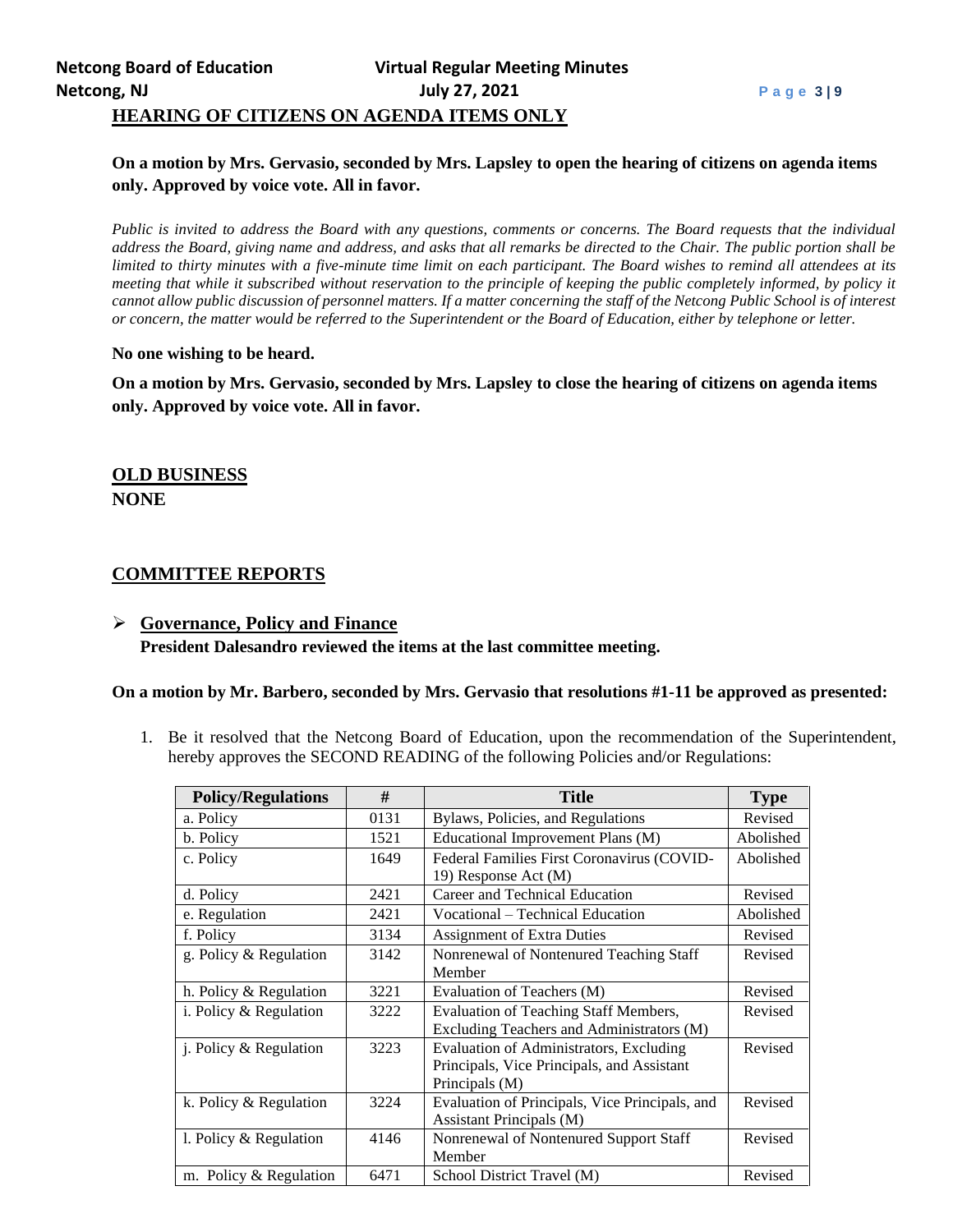# **Netcong, NJ July 27, 2021 P a g e 4 | 9**

| . Policy<br>n. | Procurement Procedures for School Nutrition | Revised |
|----------------|---------------------------------------------|---------|
|                | Programs (M)                                |         |

- 2. Be it resolved that the Netcong Board of Education hereby accepts the resignation of Catherine Gervasio, with regret, from the Netcong Board of Education effective July 31, 2021. The Board thanks Mrs. Gervasio for her service to the Netcong School District.
- 3. Be it resolved that the Netcong Board of Education hereby accepts the resignation of David Costanzo, with regret, from the Netcong Board of Education effective July 31, 2021. The Board thanks Mr. Costanzo for his service to the Netcong School District.
- 4. Be it resolved that the Netcong Board of Education, upon the recommendation of the Superintendent, hereby approves the June 30, 2021 payroll in the amount of \$33,141.10.
- 5. Be it resolved that the Netcong Board of Education, upon the recommendation of the Superintendent, hereby approves the July 15, 2021 payroll in the amount of \$74,281.09.
- 6. Be it resolved that the Netcong Board of Education, upon the recommendation of the Superintendent, hereby approves the bills list from June 23, 2021 through July 27, 2021 in the amount of \$263,022.81
- 7. Be it resolved that the Netcong Board of Education, upon the recommendation of the Superintendent, hereby accepts the following June 30, 2021 Financial Reports. The Board Secretary's monthly certification, as attached, pursuant to N.J.A.C. 6:20-2.12(d) that as of June 30, 2021 no line item account has encumbrances and expenditures, which in total exceed the line item appropriation in violation of N.J.S.A. 18A-22-8 and 18A-22-8.1. Pursuant to N.J.A.C. 6A:23A-16.10 the Netcong Board of Education, after review of the Board Secretary's and Treasurer's monthly financial reports certify that as of June 30, 2021 and upon consultation with the appropriate district officials, to the best of our knowledge, no major account or fund has been over expended in violation of N.J.A.C. 6A:23-2.2 and that sufficient funds are available to meet the district's financial obligations for the remainder of the fiscal year.
- 8. Be it resolved that the Netcong Board of Education, upon the recommendation of the Superintendent, hereby approves the Transfers Reports for the month of June 2021.
- 9. Be it resolved that the Netcong Board of Education, upon the recommendation of the Superintendent, hereby submits for approval the 10% Transfer Worksheet Report pursuant to N.J.A.C. 6A:23A-13.3(f)1
- 10. Be it resolved that the Netcong Board of Education, upon the recommendation of the Superintendent, hereby approve the Purchased Service Agreement with the Lenape Valley Regional High School Board of Education for a Curriculum Coordinator for three days a week from July 1, 2021 through June 30, 2022 in the amount of \$72,000.00 and furthermore this agreement is being funded through the General Fund Account #11-000-221-320 Professional Ed Services in the amount of \$48,000.00, Preschool Education Aid Account #20-218-200-329 Other Purchased Professional Services in the amount of \$12,000.00 and the Coronavirus Relief and Recovery Supplemental Appropriations Act (CRRSA) – ESSER II Grant Account # 20-484-200-300 Professional & Technical Services in the amount of \$12,000.00.
- 11. Be it resolved that the Netcong Board of Education, upon the recommendation of the Superintendent, hereby approves the transportation contract between Diana Perez and the Netcong Board of Education for Student #32921675 for Student Transportation to and from Valley Road School, Stanhope, NJ Route #2122-1 from July 12, 2021 through July 30, 2021 in the amount of \$450.00.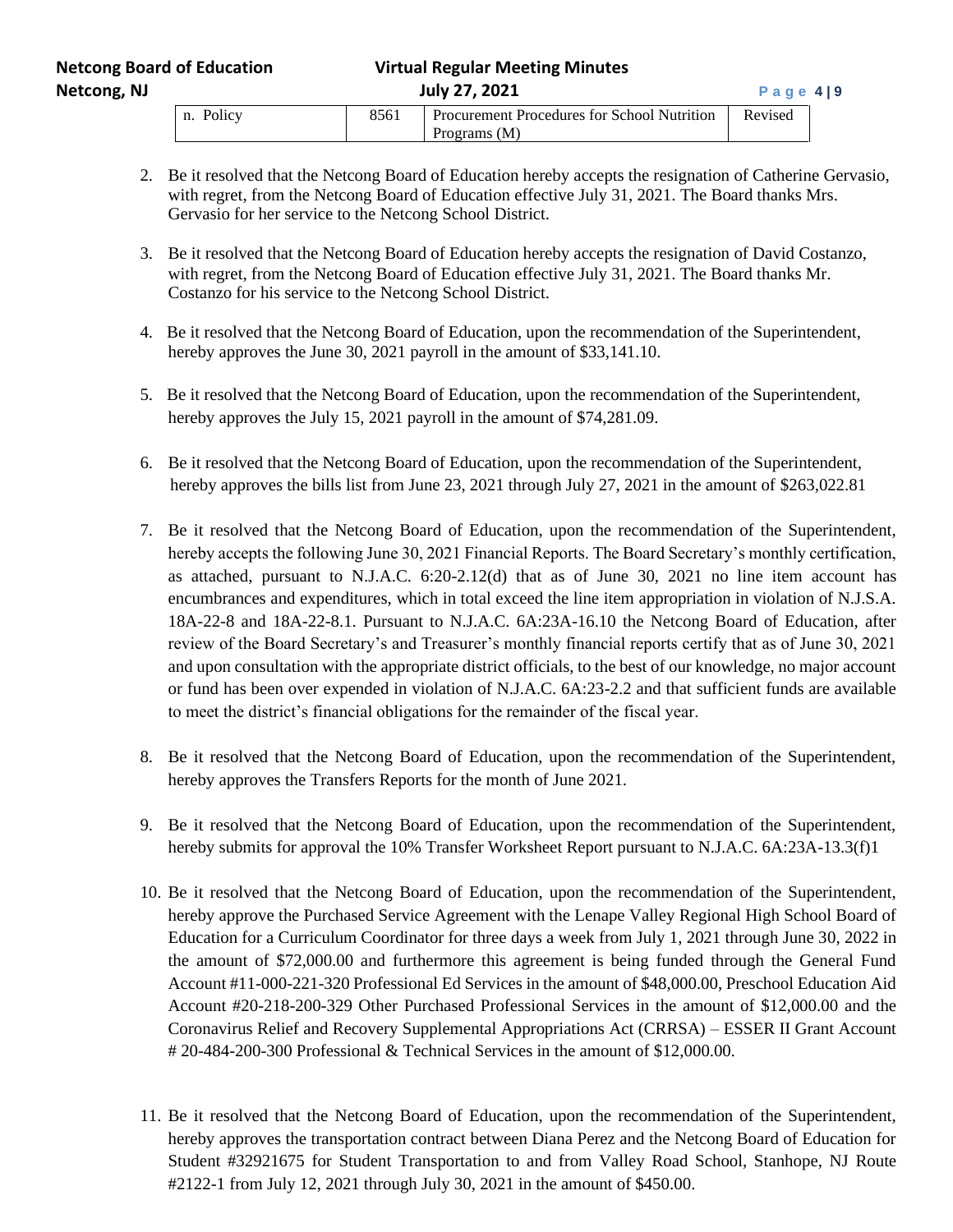**Roll Call**

**Mr. Barbero – Yes 1-3, 7-11, Abstain 4-6; Mr. Costanzo – Yes; Mrs. Gervasio – Yes; Mr. Kranz – Yes; Mrs. Lapsley – Yes; Mr. Morton – Yes; Ms. Santalucia - Absent; Mr. Stevens – Absent; Mrs. Dalesandro – Yes**

### ➢ **Curriculum/Instruction**

**Mrs. Walsh reviewed the items discussed at the last committee meeting.**

#### **On a motion by Mrs. Gervasio, seconded by Mr. Morton that resolutions #1-4 be approved as presented:**

1. Be it resolved that the Netcong Board of Education, upon the recommendation of the Superintendent, hereby approves the graduate course tuition reimbursement, upon successful completion of course work, for the following staff member for the Summer/Fall 2021 semesters:

| <b>Name</b> | <b>Course</b>                   | <b>Location</b> | <b>Semester</b> | <b>Reimbursement</b>              |
|-------------|---------------------------------|-----------------|-----------------|-----------------------------------|
| a. S. Cryan | EAD 523 Developing              | Grand Canyon    | $7/29/21$ -     | 3 credits @ $$572/credit =$       |
|             | Professional Capacity           | University      | 9/9/21          | \$1716.00                         |
| b. S. Cryan | EAD 530 Improving               | Grand Canyon    | $9/23/21 -$     | 3 credits @ $$572/credit =$       |
|             | Teacher Performance and         | University      | 11/4/21         | \$1716.00                         |
|             | Self-Efficacy                   |                 |                 |                                   |
| c. S. Cryan | EAD 533 Developing and          | Grand Canyon    | $11/18/21 -$    | 3 credits $\omega$ \$572/credit = |
|             | <b>Empowering Instructional</b> | University      | 12/30/21        | \$1716.00                         |
|             | Leaders                         |                 |                 |                                   |

2. Be it resolved that the Netcong Board of Education, upon the recommendation of the Superintendent, hereby approves the following Professional Development:

| Date                   | <b>Name</b>    | <b>Workshop/Conference</b>           | Location             | Cost            |
|------------------------|----------------|--------------------------------------|----------------------|-----------------|
| a. $9/30/21 - 10/1/21$ | Kathleen Walsh | 2021 Women's Leadership              | The Palace at        | $$389.00+$      |
|                        |                | Conference                           | <b>Somerset Park</b> | \$22.82 mileage |
| $b. 11/9/21$ ,         | Kathleen Walsh | The Power of Legal                   | <b>NJASA</b>         | $$400.00+$      |
| $1/7/22$ , $4/5/22$    |                | <b>Information: Practical Issues</b> | 920 West State       | \$84.28 mileage |
|                        |                | To Keep School                       | St. Trenton, NJ      |                 |
|                        |                | Administrators Current &             |                      |                 |
|                        |                | Compliant                            |                      |                 |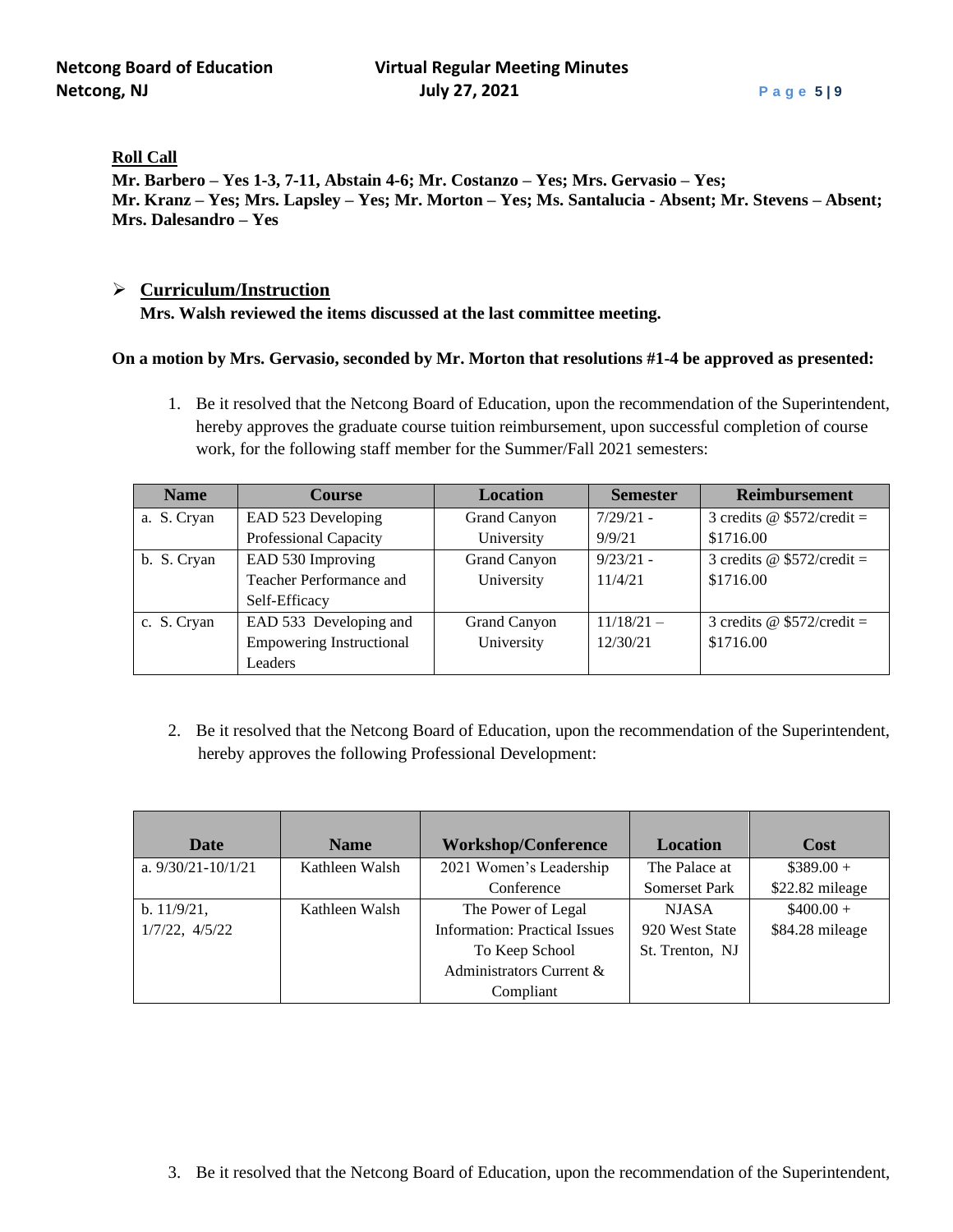# **Netcong Board of Education Virtual Regular Meeting Minutes Netcong, NJ July 27, 2021 P a g e 6 | 9**

hereby approves the annual NJDOE mandated submission of the HIB School Self-Assessment for Determining Grades for the 2020-2021 school year.

4. Be it resolved that the Netcong Board of Education, upon the recommendation of the Superintendent, hereby approves the annual NJDOE mandated submission of the Student Safety Data System (SSDS), Data Certification Report for the 2020-2021 school year.

### **Roll Call**

**Mr. Barbero – Yes 1, 3, 4, Abstain 2; Mr. Costanzo – Yes; Mrs. Gervasio –Yes; Mr. Kranz – Yes; Mrs. Lapsley – Yes; Mr. Morton – Yes; Ms. Santalucia – Absent; Mr. Stevens – Absent; Mrs. Dalesandro – Yes**

### ➢ **Personnel**

**Mr. Morton reviewed the items discussed at the last committee meeting.**

#### **On a motion by Mr. Morton, seconded by Mrs. Gervasio that resolutions #1-14 be approved as presented:**

- 1. Be it resolved that the Netcong Board of Education hereby grants permission to Kathleen Walsh, Superintendent, to hire needed staff for the 2021-2022 school year prior to the August 24, 2021 Board of Education meeting.
- *2.* Be it resolved that the Netcong Board of Education, upon the recommendation of the Superintendent, hereby approves Jaclyn (Plate) Meudt as a full-time Elementary School Teacher for the term of July 1, 2021 through June 30, 2022 at Step A on the BA salary guide, \$54,865, with benefits. Revised from June 22, 2021 Board of Education meeting.
- 3. Be it resolved that the Netcong Board of Education, upon recommendation of the Superintendent, hereby approves Kristen Montan as a full-time Special Education Teacher, for the term of August 1, 2021 through June 30, 2022 at Step A on the BA salary guide, \$54,865, with benefits, and pending an Office of Student Protection fingerprint approval.
- 4. Be it resolved that the Netcong Board of Education, upon the recommendation of the Superintendent, hereby approves Marilynn Garcia to advance on the salary guide to MA Step D, \$61,115, effective August 30, 2021 due to successful completion of graduate credits.
- 5. Be it resolved that the Netcong Board of Education, upon the recommendation of the Superintendent, hereby accepts the resignation of Christine McClaughry effective June 30, 2021 for the purpose of accepting another position in the district.
- 6. Be it resolved that the Netcong Board of Education, upon the recommendation of the Superintendent, hereby rescinds the approval of Christine McClaughry as Lunch Room Supervisor which was approved at the June 22, 2021 Board of Education meeting.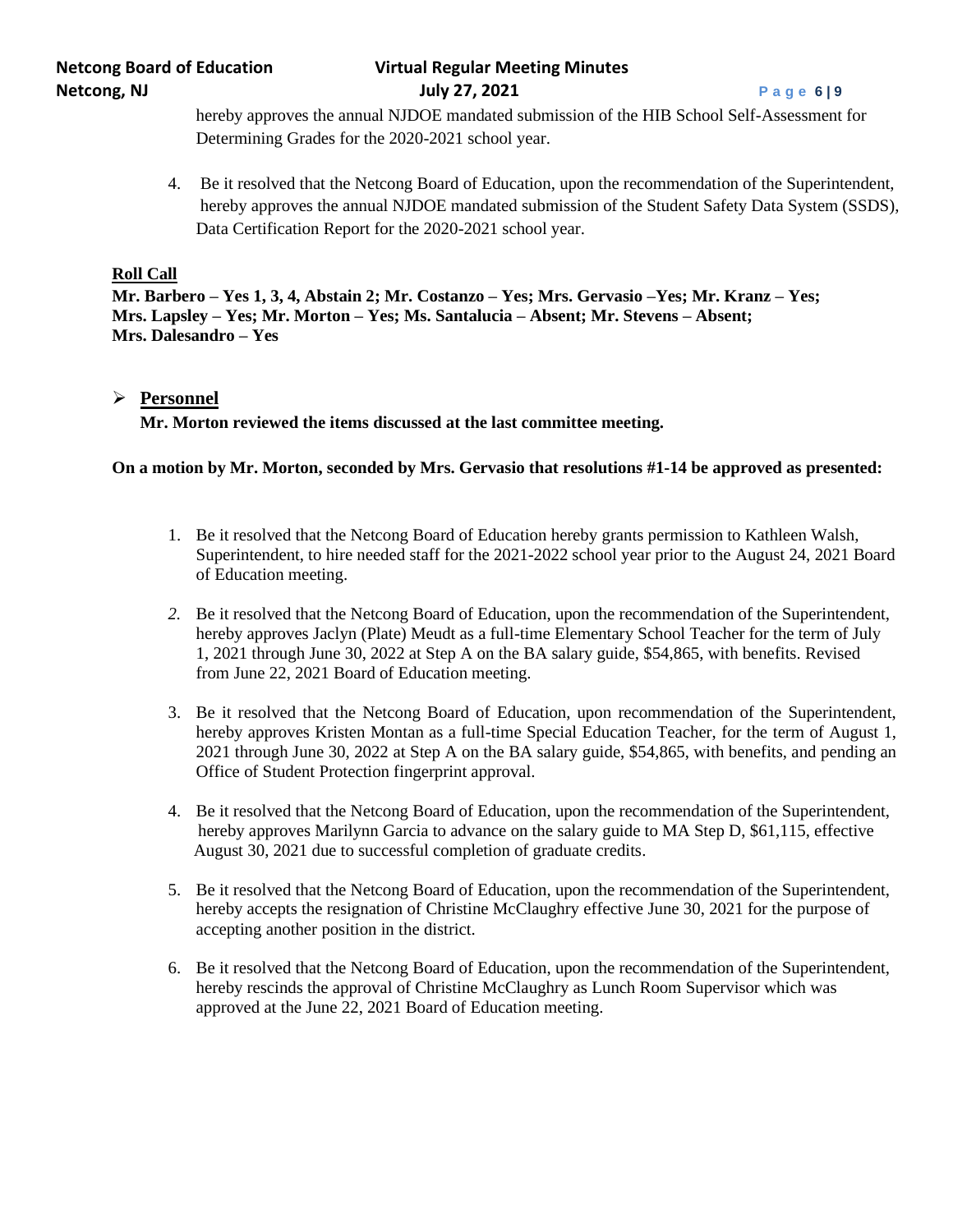# **Netcong Board of Education Virtual Regular Meeting Minutes Netcong, NJ July 27, 2021 P a g e 7 | 9**

- 7. Be it resolved that the Netcong Board of Education, upon the recommendation of the Superintendent, hereby approves Christine McClaughry as Administrative Assistant to the Business Administrator for a fixed one-year term beginning July 1, 2021 through June 30, 2022 at a salary of \$42,840, with benefits.
- 8. Be it resolved that the Netcong Board of Education, upon the recommendation of the Superintendent, hereby accepts the resignation of Lisa Clark effective July 22, 2021 for the purpose of accepting another position in the district.
- 9. Be it resolved that the Netcong Board of Education, upon the recommendation of the Superintendent, hereby approves Lisa Clark as a full-time Maternity Leave Replacement Teacher for the term of August 1, 2021 through March 2, 2022 at Step A on the BA salary guide, at a prorated salary of \$54,865, with benefits.
- 10. Be it resolved that the Netcong Board of Education, upon the recommendation of the Superintendent, hereby approves Phyllis Nemeth as a part-time Paraprofessional for a fixed term beginning August 30, 2021 through June 30, 2022 at a rate of \$15.00/hour, pending approval from the Office of Student Protection.
- 11. Be it resolved that the Netcong Board of Education, upon the recommendation of the Superintendent, hereby approves Phyllis Nemeth for the stipend position of Lunchroom Supervisor at the rate of \$14.52 per day for the period of Sept. – June, 180 days during the 2021-2022 school year.
- 12. Be it resolved that the Netcong Board of Education, upon the recommendation of the Superintendent, hereby approves the following Part-time Summer Custodial help; 5 hours per day, 5 days a week, at the following rates:

| <b>Name</b>                | <b>Salary</b>  |
|----------------------------|----------------|
| Craig Kathe                | \$15.00/hour   |
| Sabastian Perez            | \$15.00/hour   |
| <b>Gabriel Quarranttey</b> | \$15.00/hour   |
| George Quarranttey         | $$15.00/h$ our |

- 13. Be it resolved that the Netcong Board of Education, upon the recommendation of the Superintendent, hereby approves Alexis Dausch, RN as the Education Stability/Homeless Liaison from August 1, 2021 – June 30, 2022.
- 14. Be it resolved that that the Netcong Board of Education, upon the recommendation of the Superintendent, hereby approves Rachel Hall, RN as a substitute nurse for the 2021-2022 school year, paid at the rate of \$150/day.

**Roll Call**

**Mr. Barbero – Yes; Mr. Costanzo – Yes; Mrs. Gervasio – Yes; Mr. Kranz – Yes; Mrs. Lapsley – Yes; Mr. Morton – Yes; Ms. Santalucia – Absent; Mr. Stevens – Absent; Mrs. Dalesandro – Yes**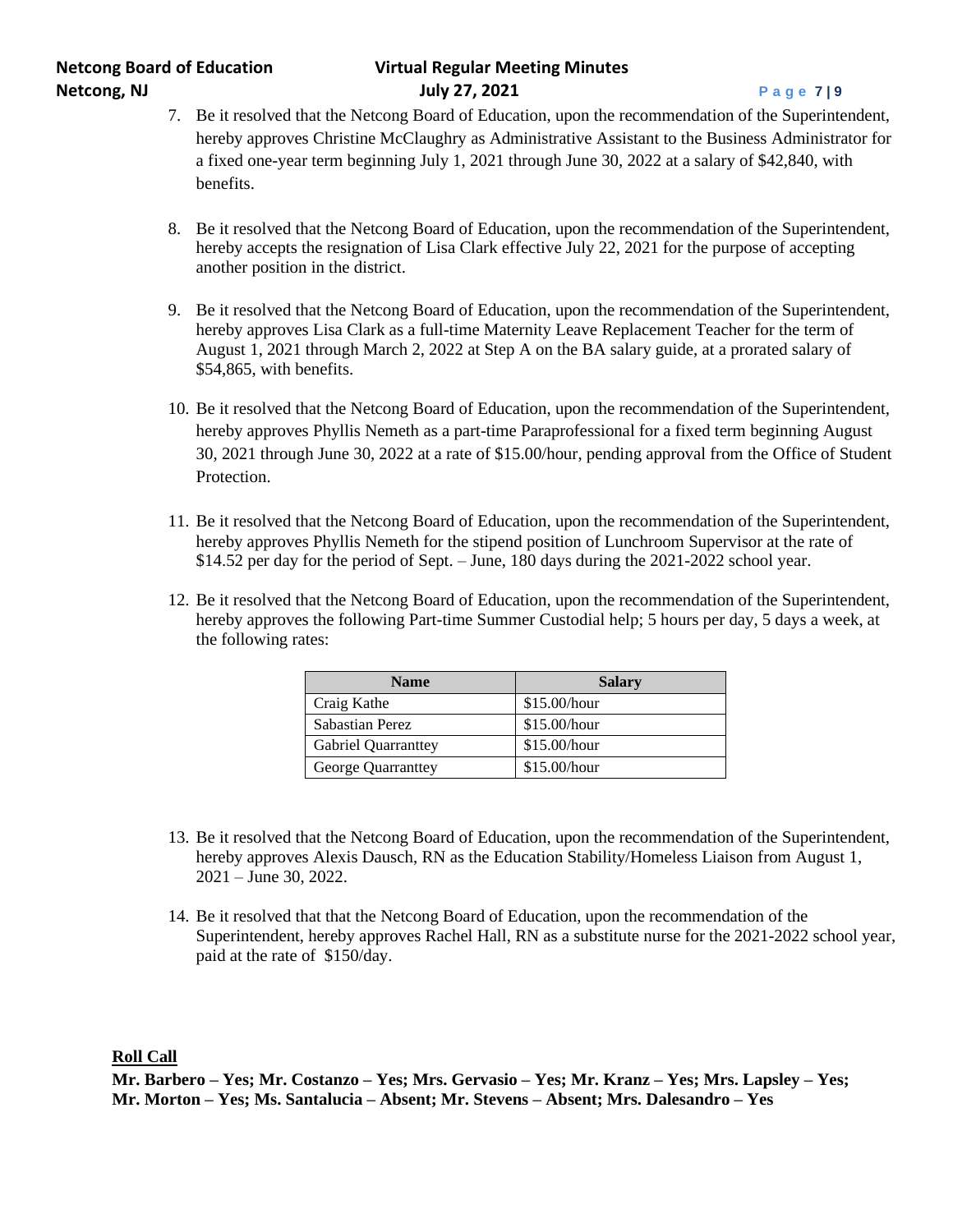# ➢ **Facilities and Operations**

**President Dalesandro reviewed the topics discussed at the last committee meeting.**

No resolutions to be approved.

# **LIAISONS REPORT**

- **a.** Netcong Educational Foundation No meeting this month. Next meeting August 9th.
- **b.** Netcong PTA No report.
- **c.** Town Council Regular business. No School Items.
- **d.** Recreation Commission Meeting tomorrow night at Town Hall, Business as usual. Family day in August Concerts will be held every Friday until the end of summer.
- **e.** Planning Board Meeting last night. Regular business.

# **MISCELLANEOUS**

**None**

# **HEARING OF CITIZENS**

### **On a motion by Mr. Barbero, seconded by Mrs. Lapsley to open the hearing of citizens. Approved by voice vote. All in favor.**

*Public is invited to address the Board with any questions, comments or concerns. The Board requests that the individual address the Board, giving name and address, and asks that all remarks be directed to the Chair. The public portion shall be limited to thirty minutes with a five-minute time limit on each participant. The Board wishes to remind all attendees at its meeting that while it subscribed without reservation to the principle of keeping the public completely informed, by policy it cannot allow public discussion of personnel matters. If a matter concerning the staff of the Netcong Public School is of interest or concern, the matter would be referred to the Superintendent or the Board of Education, either by telephone or letter.*

Kerry Milone-Clapp, Allen Terrace, PTA president asked the following questions (1) about the visitor policy and will there be access to the school to conduct PTA functions, (2) The status on back to school night (3) district goals.

President Dalesandro stated that the Board did receive an email from Board Member Dave Costanzo regarding the first two questions and reiterated the following: That the CDC is still making recommendations but as long as everything is back to normal the visitor policy will be as it was prior to COVID and if you need to get in the building call to make an appointment. Also recommend that the PTA President reach out to the building principal to make those arrangements and as long we have an in person back to school night. Also recommend that the PTA president continue to use the board liaison for any concerns or questions. In regard to the district goals, action plans will be developed, and that the PTA and the NEF will be considered and part of the process.